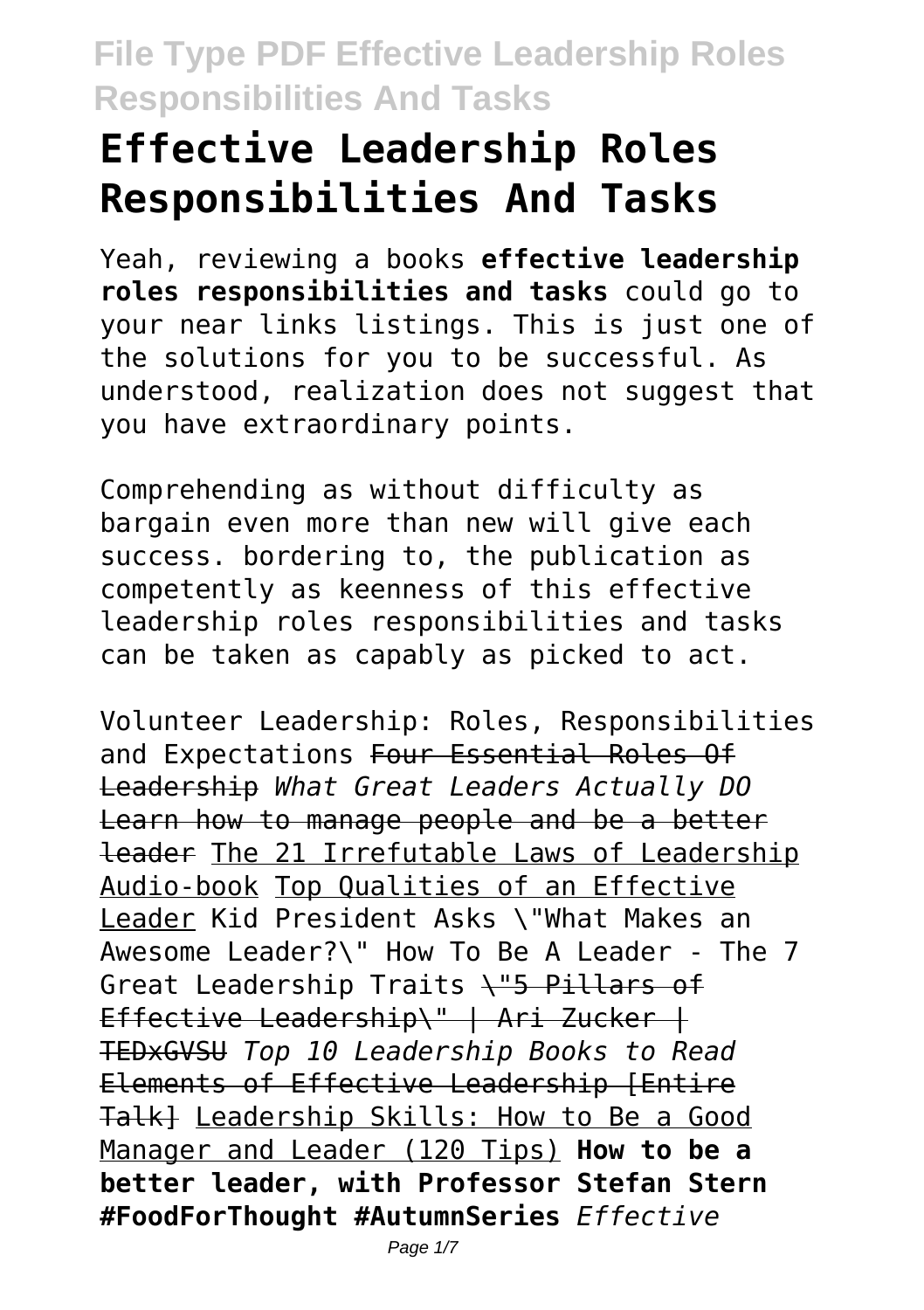*Leadership - Setting Expectations for Powerful Performance* Why good leaders make you feel safe | Simon Sinek Effective Leadership Tips How to Lead - Top 3 Qualities of a Great Leader and other Leadership Skills The First 90 Days Transition Roadmap *Successful Leadership Qualities \u0026 Effective Leadership Skills* Qualities To Be A Leader **Effective Leadership Roles Responsibilities And**

To create a fully functional team, the leader needs to exhibit six (6) leadership traits: 1. Build trust. Trust is a three-way street: A. You must be able to trust each member of your team. B. They, in turn, must be able to trust you. C. Team members need to trust one another.

#### **6 Essential Leadership Responsibilities that Build ...**

a leader who is honest and displays integrity earns trust and respect from the team. \* Effective communicator – clear instructions reduce confusion and mistakes. \* Wise teacher – leaders lead by example, which includes being able to train new workers in an empowering and not demeaning way. \* Savvy innovator –

### **Leadership Roles and Responsibilities | Bizfluent**

10 Roles of Effective PBL Leaders. 1. Conversation Leader. The leader brings in community, students, business partnerships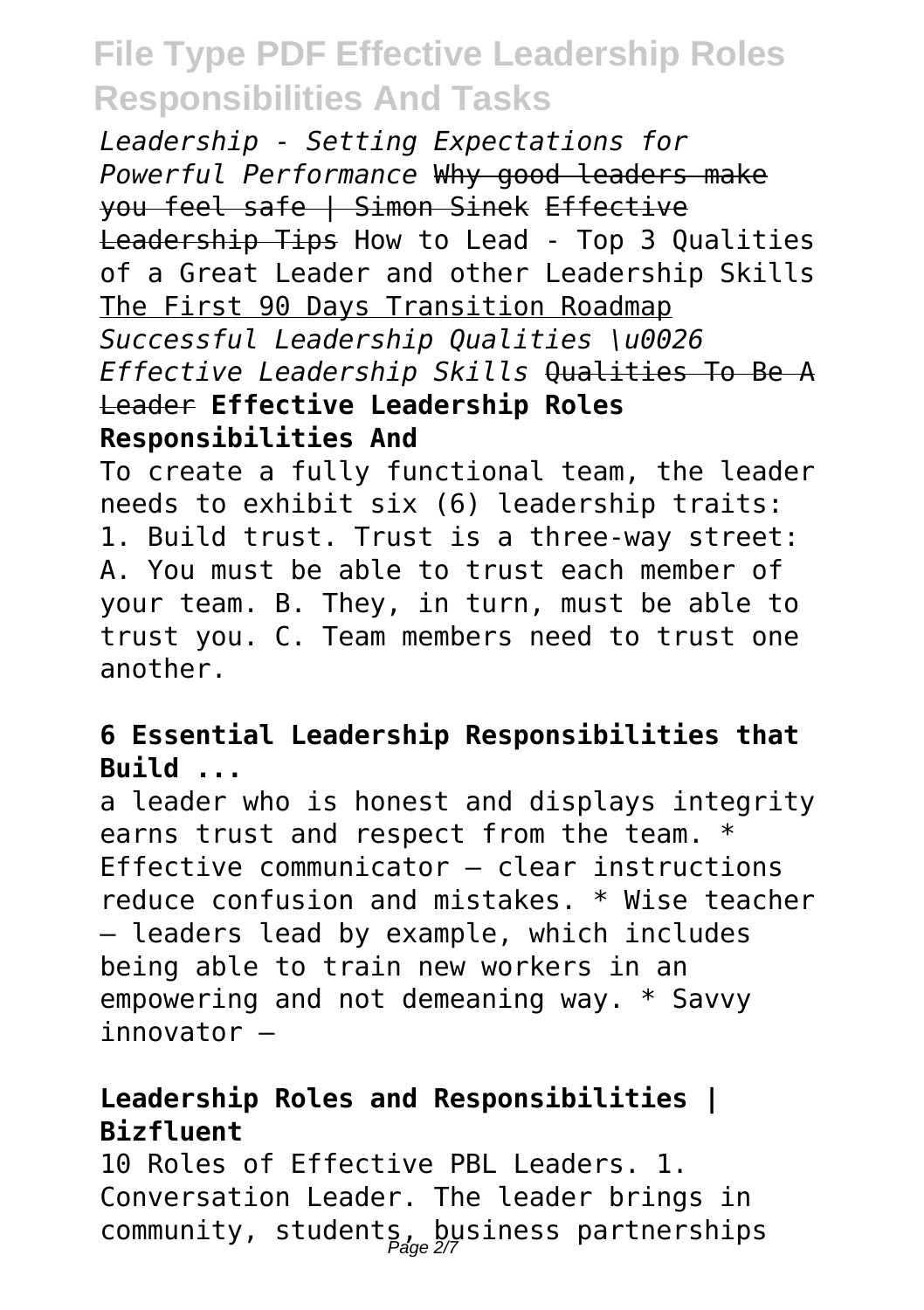and invites them to co-construct the work.

### **10 Roles of Effective Leaders - LinkedIn**

Merit – Describes a range of sports leadership roles and related responsibilities. Makes links between different roles and the personal qualities and leadership styles of those who undertake them with some accuracy. Distinction – Describes a wide range of sports leadership roles and related responsibilities.

### **LO1 – Roles, responsibilities and qualities of effective ...**

1. Inspiring others • Providing a vision for action ("keeper of the vision") • Identify "what" to accomplish, while leaving the "how" flexible. 2. Mentoring others • Acting as a sounding board • Championing staff in the organization • Ensuring that staff have "riskfree" trial periods when learning new skills. 3.

#### **Roles for Effective Leadership.net**

Responsibilities of a team leader include decision-making, coaching, mentoring, developing the team's skills and managing conflict. Learning these important team leader skills is an ongoing process that requires regular practice and use. Here are five important responsibilities of a team leader: 1. Coach team members.

# **5 Roles and Responsibilities of a Team Leader** Page 3/7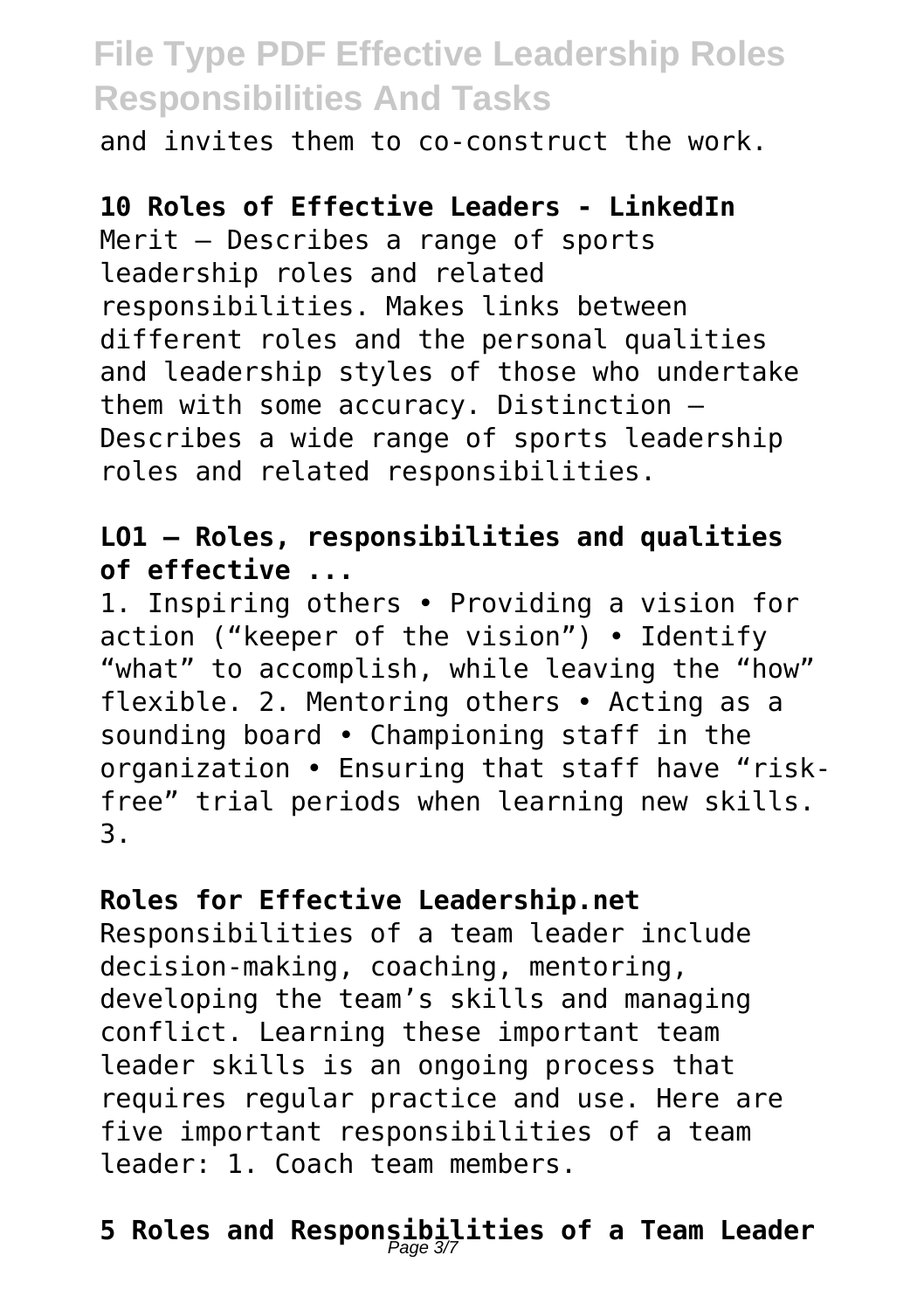#### **| Indeed.com**

I believe we far too often overlook the responsibilities of leaders. Sure, we know what leaders are supposed to do. Leaders are supposed to: Guide your team. Influence others to action. Cast a vision. Share the message. Create teams. And more… It's great to know what we're supposed to do as leaders. These actions give us a road map for leadership.

### **The Responsibilities Of Leadership | Joseph Lalonde**

His role is to communicate the rationale of the enterprise to outside public. He is also representative of the own department which he leads. Integrates and reconciles the personal goals with organizational goals-A leader through leadership traits helps in reconciling/ integrating the personal goals of the employees with the organizational goals. He is trying to co-ordinate the efforts of people towards a common purpose and thereby achieves objectives.

**Role of a Leader - managementstudyguide.com** 1. Provide effective leadership throughout your area of responsibility 2. Create and Communicate the Strategic Direction for your area of responsibility 3. Act as a coach and mentor 4. Act as a Leadership role model across the University, clearly demonstrating the LMF Behaviours. 5. Champion an inclusive environment where diversity is valued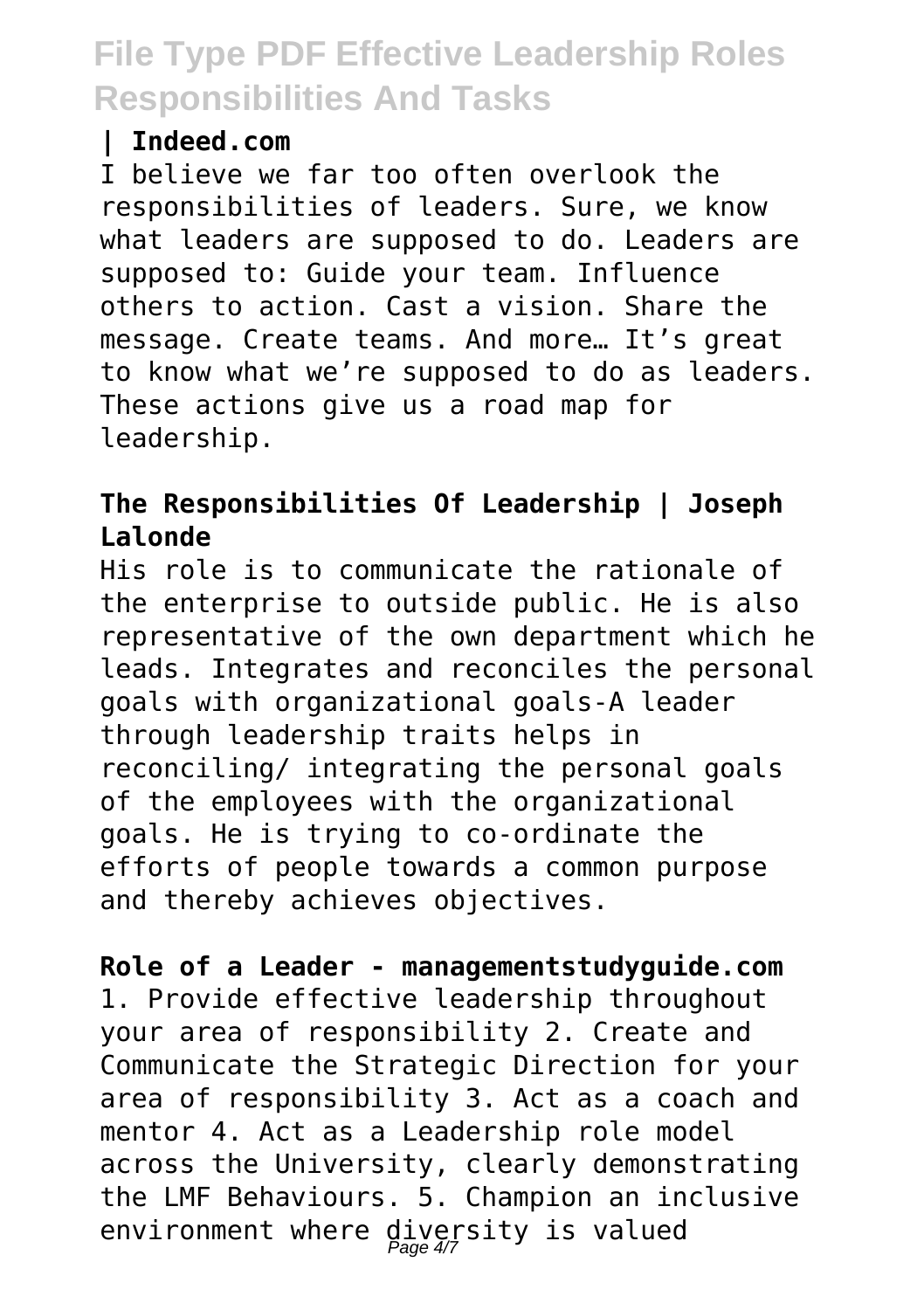#### **Leadership and Management Framework Responsibilities**

At the start of the Play, review the team's mission to set context for what the overall team is responsible for. 2. Identify roles 5 MIN. Define what roles there are in your team (e.g., team lead, developer, designer, accountant) and have everyone add theirs to the "Role" section of the table you prepared.

### **How to Define Roles and Responsibilities for Team Members**

Roles and responsibilities Effective leaders are not simply answerable to yourself you are also accountable for the deeds and the actions performed by your team members. You cannot get up and say that your team member did it and why are you being held accountable for the same.

### **9 Effective Leadership Strategies to guide your Management ...**

Roles and Responsibilities of Team Members Teams are usually selected or authorized by the Quality Council. A team normally consists of Team leader, Facilitator, Recorder, Timekeeper and Members. Each and every member have their own responsibilities.

### **Roles and Responsibilities of Team Members in a Team**

Your role as leader can make or break your business. This role carries responsibilities,  $\rho_{\textit{age 57}}$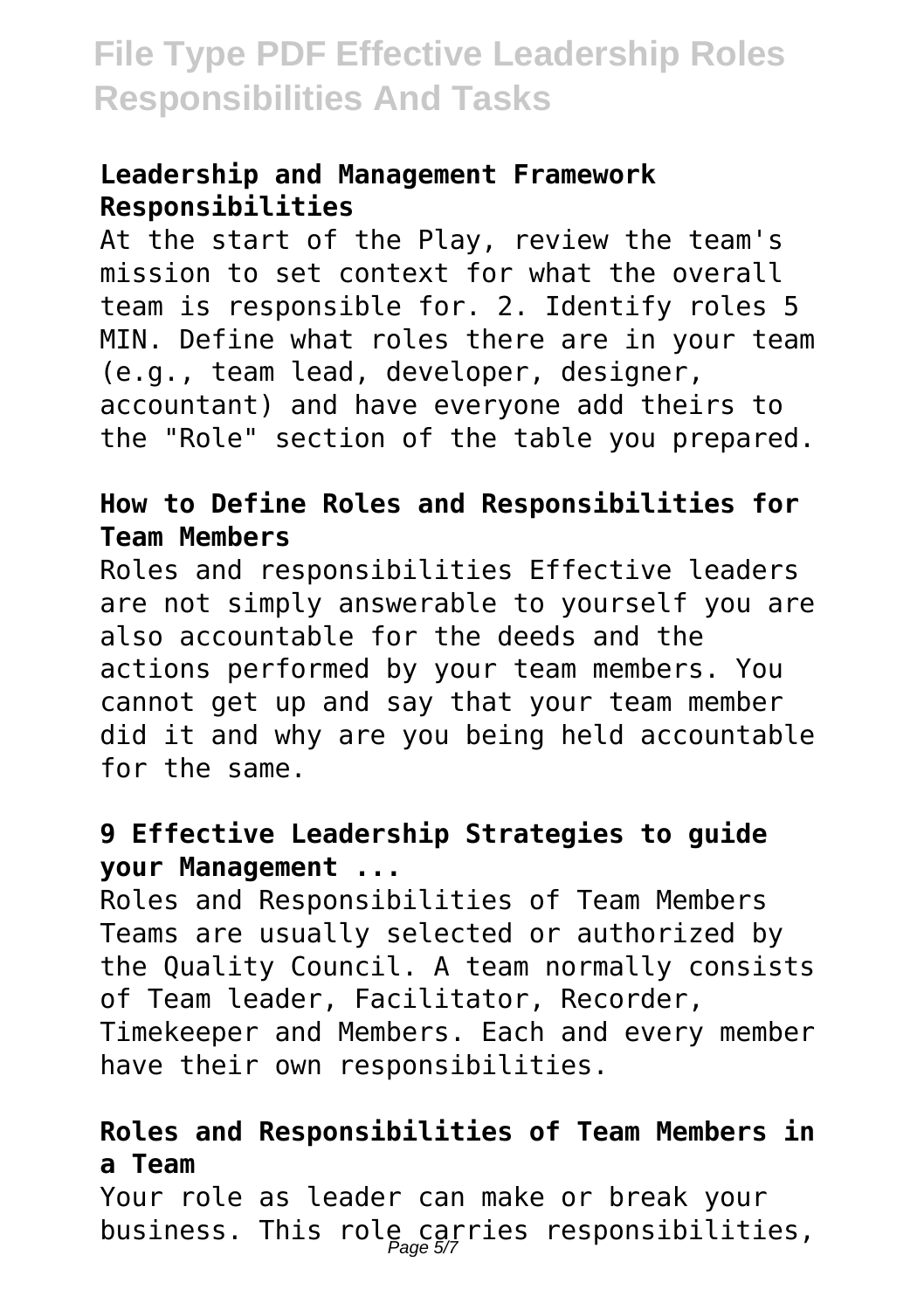and you must demonstrate your ability to live up to these responsibilities on a daily basis. You should keep...

### **Top 5 Responsibilities of a Leader | Your Business**

Leadership: A manager has to be able to set priorities and motivate your team members. This involves self-awareness, selfmanagement, social awareness, and relationship management. The manager needs to radiate energy, empathy, and trust.

### **The Responsibilities and Role of a Manager**

At every stage of your career, you'll be required to play each of these leadership roles, but what we tend to see is that the ideal ratio changes as you move through different levels of leadership. As we've worked with leaders around the globe, we've found that there are some predictable shifts in the amount of time you'll need to spend in each role in order to be most successful.

### **The 4 Leadership Roles a Successful Professional Must Play ...**

If leadership is action then responsible leadership is responsible action. This isn't the traditional definition of responsible leadership.

### **What is responsible leadership? | Training Journal**

Coaching Roles and  $R$ esponsibilities 11 One